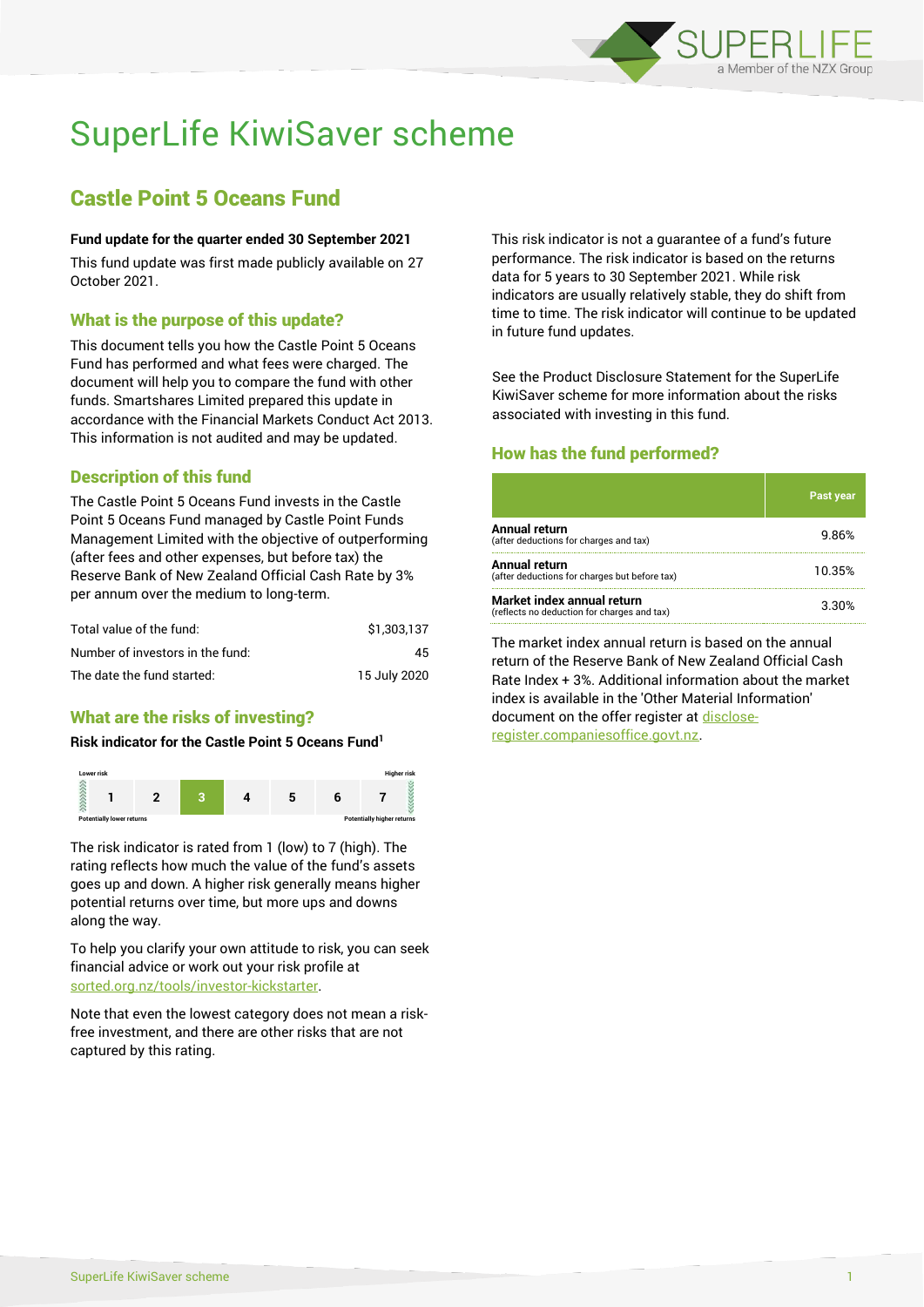

# What fees are investors charged?

Investors in the Castle Point 5 Oceans Fund are charged fund charges. These are as follows:

|                                                    | % per annum of fund's<br>net asset value |  |
|----------------------------------------------------|------------------------------------------|--|
| <b>Total fund charges</b>                          | 1.44%                                    |  |
| Which are made up of:                              |                                          |  |
| <b>Total management and administration charges</b> | 1.44%                                    |  |
| Including:                                         |                                          |  |
| Manager's basic fee                                | 1.43%                                    |  |
| Other management and<br>administration charges     | 0.01%                                    |  |
| Other charges                                      | Dollar amount per investor               |  |
| Administration fee                                 | \$30 per annum                           |  |

Investors may also be charged individual action fees for specific actions or decisions (for example, if an investor has a financial adviser and has agreed to pay a fee to the adviser for providing financial advice). See the Product Disclosure Statement for the SuperLife KiwiSaver scheme for more information about those fees.

The fees set out above include GST where applicable.

Small differences in fees and charges can have a big impact on your investment over the long term.

# Example of how this applies to an investor

Jess had \$10,000 in the fund at the start of the year and did not make any further contributions. At the end of the year, Jess received a return after fund charges were deducted of \$986 (that is 9.86% of her initial \$10,000). Jess paid other charges of \$30. This gives Jess a total return after tax of \$956 for the year.

## What does the fund invest in?

#### **Actual investment mix**

This shows the types of assets that the fund invests in.



#### **Target investment mix**

This shows the mix of assets that the fund generally intends to invest in.

| <b>Asset Category</b>        | <b>Target asset mix</b> |
|------------------------------|-------------------------|
| Cash and cash equivalents    |                         |
| New Zealand fixed interest   |                         |
| International fixed interest |                         |
| Australasian equities        | 100.00%                 |
| International equities       |                         |
| Listed property              |                         |
| Unlisted property            |                         |
| Commodities                  |                         |
| Other                        |                         |